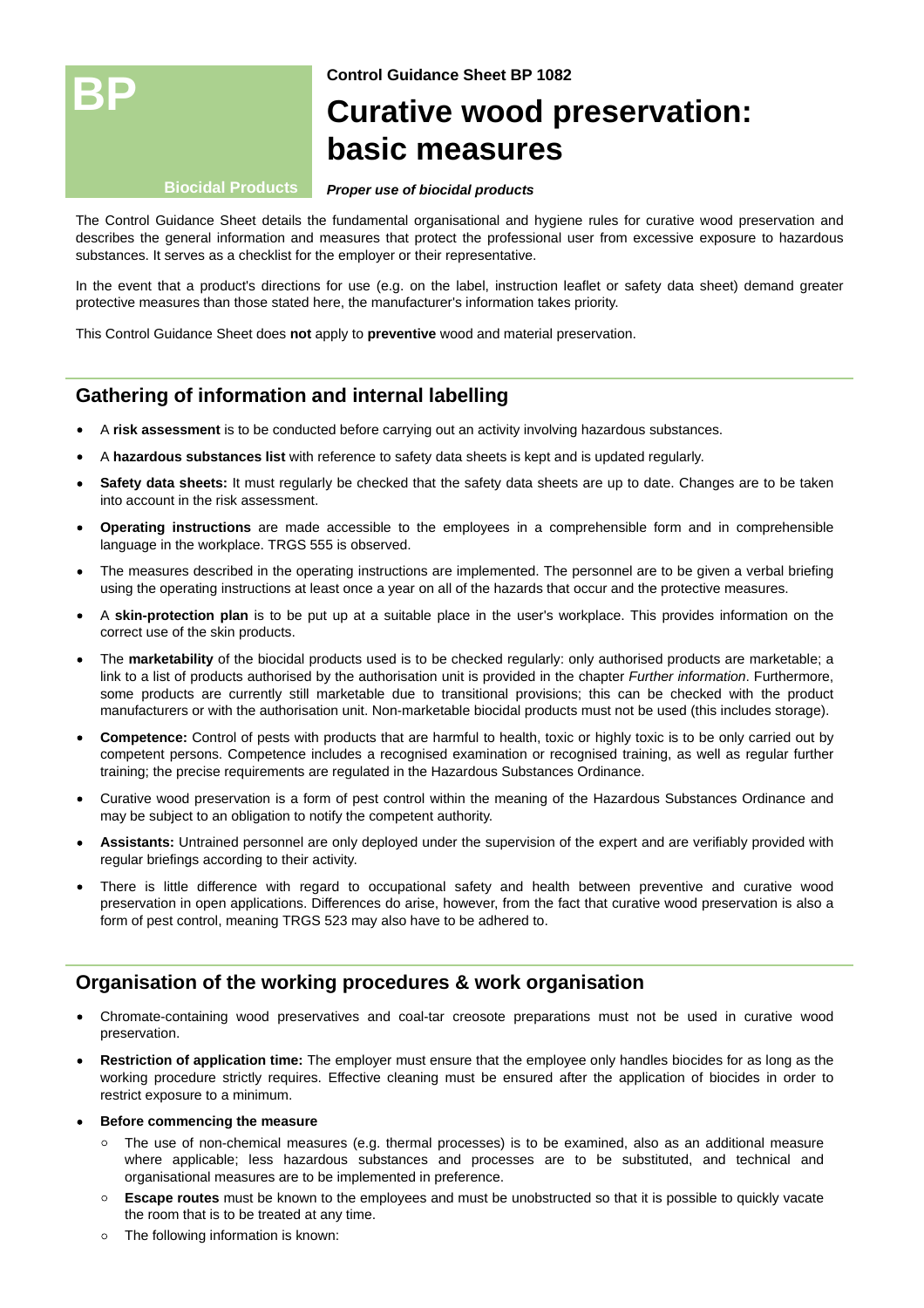- the nearest telephone;  $\blacksquare$
- phone numbers of the rescue and emergency medical service and of the poison control centre;  $\mathbf{m}$  .
- the nearest water connection.
- $\circ$ **Warning signs:** Draw attention to the ongoing pest control measures with a warning sign. The following information is to be stated: type of pest, biocidal product (trade name and labelling according to the Hazardous Substances Ordinance), antidote, application method, date of placement, and company carrying out the work (name, address, telephone number).
- $\circ$  Affected persons (e.g. head of the affected facility) are to be informed in writing of the possible hazard due to the wood preservative used before the measure is commenced.
- $\circ$  It is to be ensured that the biocidal product is used in accordance with the manufacturer's directions for use.
- All components of the equipment are checked before the first application.
- Jewellery worn on the hands and arms is removed before work is commenced.  $\circ$
- Damaged skin (scratches, cracks) is covered to protect it from pathogens.
- Unauthorised persons and non-target organisms are removed from the pest-control area and kept out for the entire duration of the activity.

## **Hygiene measures**

- o Inhalation of and skin and eye contact with the agent are to be strictly avoided.
- Washing facilities shall be present and known about. Contamination with biocides is to be washed off immediately with soap and water.
- $\circ$  The user of the biocidal product carries with them the skin-protection equipment recommended in the skin-protection plan. Hand washing and the use of hand creams are practised regularly: at least after the use of biocides, as well as before eating, drinking, smoking and using the toilet.
- **Storage:** Work and street clothing are to be stored separately (e.g. two lockers).
- Change work clothing after completing the activity involving wood preservatives.
- Work gloves are to be removed before work that other persons carry out with unprotected hands (e.g. using the telephone, written work, use of equipment).
- $\circ$ Employees are to be provided with **break areas** (for eating, drinking, smoking) that are free of substances that are hazardous to health.
- Sealable and accordingly labelled containers are kept ready for contaminated clothing and equipment.
- The employer is to clean work and protective clothing (according to the clothing manufacturers' advice where applicable) and is to dispose of and replace it if necessary.

## **Technical and organisational protective measures**

- **Packaging:** When selecting the product, preference is given to packaging that reduces exposure (e.g. a concentrate with dissolving packaging) and/or associated dosing aids.
- **Dosing:** Follow dosing instructions carefully. Avoid splashing when filling and transferring the wood preservatives, e.g. by ensuring a short drop height when pouring into buckets.
- The quantity of wood preservative at the workplace is kept to that which is strictly necessary.
- o Open caps carefully.
- Do not mix with other products or chemicals.
- Do not leave vessels open.
- **Transport:** The release of biocides during transport is to be prevented (e.g. using suitable containers).
- Biocidal products are **stored** in containers that clearly differ from foodstuffs and that are clearly labelled. Residual quantities and used equipment are stored under lock and key and are only made accessible to expert personnel. Large stocks are avoided.
- **Special measures for solvent-containing biocidal products (e.g. fire and explosion protection)**
	- Keep away from sources of ignition (e.g. electric motors, switches, lamps) and open flames. Avoid shock and friction and take measures against electrostatic charge. Drifting vapours can lead to ignition even at greater distances.
	- A **fire extinguisher and fire blanket** are to be kept ready at the workplace even when working outdoors.

## **Personal protective equipment (PPE)**

- o The protective clothing and equipment is to be matched to the products, hamrful substances, and work equipment being used in the work.
- $\circ$  The appropriate personal protective equipment is to be selected by the employer or ascertained from the biocide manufacturer and is to be provided if this is specified in the product's safety data sheet (sections 7 and 8) or is identified as necessary based on the risk assessment. The correctness of the selection should be confirmed by the PPE manufacturer.
- The PPE that must be provided is to be decided according to the wood preservative to be applied, the application procedure, local conditions, and the type of pest to be controlled. In this process, account must be taken both of the active substances and of possible substances of concern (e.g. wetting agents and solvents, emulsifiers, corrosion inhibitors, stabilisers).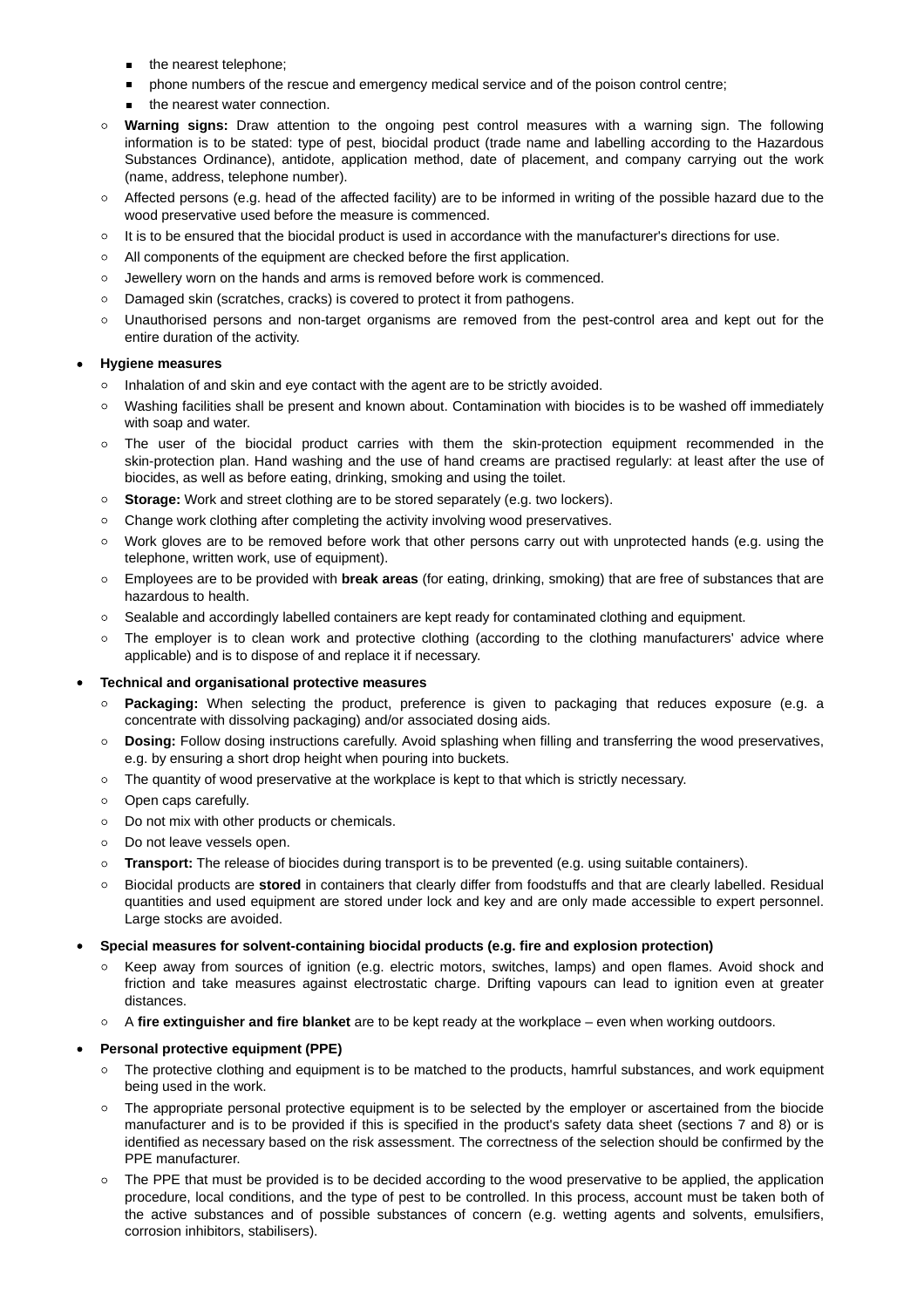- PPE must be effective, suitable with regard to its wearing properties, and in a usable, completely hygienic state. The state of the PPE is to be checked for integrity and operability before every use. Damaged PPE is to be replaced in a timely manner and properly disposed of.
- Manufacturer instructions on the type and use of the required PPE are to be followed.
- Wearers of PPE must be briefed on its use and care.
- **Medical check-ups:** Corresponding duties are to be met (e.g. G26 and/or G24).
- PPE must not be a permanent measure. It is no replacement for technical or organisational measures.
- **Chemical protective gloves** must be used if this is required based on the risk assessment or in the biocidal product's safety data sheet. The information in the 2000 series of Control Guidance Sheets on biocides is to be observed.
- **Respiratory protection** must be used if this is required based on the risk assessment or in the biocidal product's safety data sheet. The information in the 2000 series of Control Guidance Sheets on biocides is to be observed. Respiratory protection places a burden on the user (except hood, helmet) and should only ever be stipulated if it is necessary and cannot be replaced with technical or organisational measures.
- If there are further, e.g. mechanical, hazards, e.g. during preparation work such as securing the area to be treated or while tidying up (cleaning equipment that has been used), the PPE required for this is worn in addition (e.g. hard hat, safety boots or protective apron).
- **After wood preservation measure is completed**
	- o The equipment that has been used is to be cleaned after work is completed. Any rinsing liquid that arises during cleaning must not enter bodies of water.
	- Treated wood is to be stored in a well-ventilated location.
	- **Cleaning and clearance:** After the wood preservation measure is completed, the competent person may only give clearance for the affected rooms or areas when safe use is possible. The required measures (e.g. airing for sufficient time, taking shielding measures, cleaning with recommended agents/processes) are to be specified by the expert and **are to be carried out by them or their assistants**. Clearance must be given in writing.

## **Maintenance and servicing, efficiency control**

- Devices for applying biocidal products:
	- are only used in accordance with the intended purpose and the manufacturer's operating regulations.
	- are inspected at least once a week for signs of damage.
	- are inspected regularly (usually at least once a year) for operability and safety according to the manufacturer's information and are compared with the performance standards. A record is kept of the result of the inspection.
	- are modified only by the manufacturer himself or by experts.
	- $\circ$  are only reused after the discovery of defects when they have been repaired and their safety has been checked.
	- o are properly cleaned after the activity.

## **Additional requirements**

- **First aid:** Precautions and aids (e.g. eye-wash bottle with fresh flushing fluid) for first aid are to be kept ready and their completeness and functioning checked annually. If necessary, a works doctor or occupational physician is to be consulted. A doctor is called immediately in the event of skin damage or poisoning. The employees are to be trained according to the current guidelines of first-aid measures.
- The provisions of the Act on the Protection of Young People at Work (JArbSchG) are to be observed when employing young people. The Ordinance on the Protection of Mothers at Work (MuSchArbV) is to be observed.
- Before the pest control measure is carried out, the type of harmful organisms and the extent of the infestation are to be determined by professionals or experts. Pest control must only be carried out by specialist companies.
- **Documentation:** Applications of curative wood preservatives are to be sufficiently documented by the competent person based on Annex II to TRGS 523. The records are to be kept for at least five years and are to be presented to the competent authority on demand.
- **Duty of notification:** Those commencing work as a professional pest controller for the first time must notify the competent authority at least six weeks beforehand. The treatment of community facilities must be reported to the competent authority at least 14 days beforehand.

## **Further information**

- Hazardous Substances Ordinance (GefStoffV), available on the BAuA's website: [www.baua.de](http://www.baua.de)
- Act on the Protection of Young People at Work (JArbSchG)